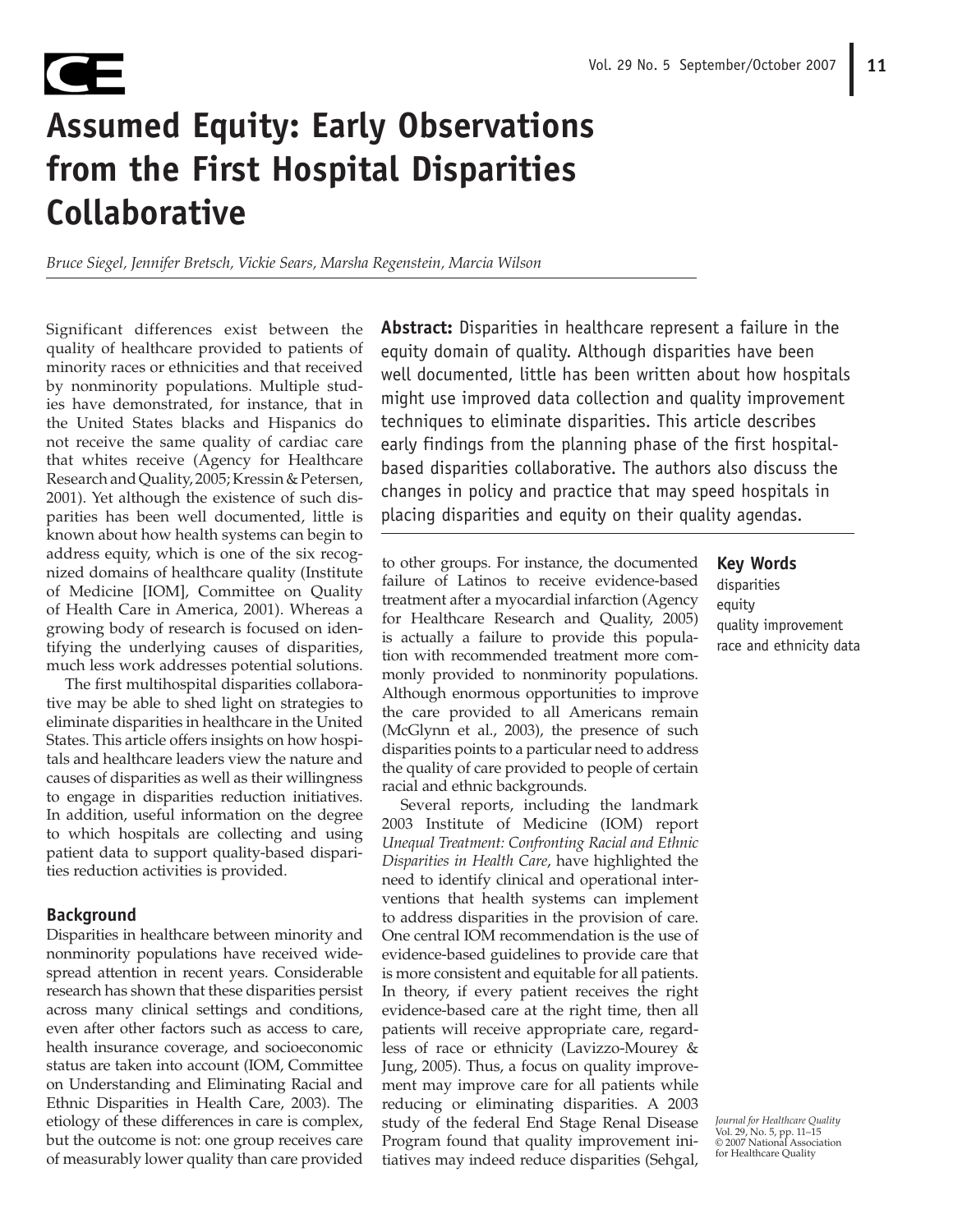2003). Despite a growing body of empirical evidence to support such strategies, the persistence of disparities in many areas of clinical practice indicates that evidenced-based care is more likely to be absent for minority populations.

The importance of addressing disparities is further heightened by the rapidly changing demographic composition of the United States. By 2050, the U.S. population will be about half "minority" populations, and the total number of non-Hispanic whites will begin to decrease, while minority populations continue to grow dramatically (United States Census Bureau, 2004). If the care provided to minorities continues to lag, then the net effect of these changing demographics will be that a larger number of Americans receive poorer quality care.

In 2004, the Robert Wood Johnson Foundation initiated the Expecting Success: Excellence in Cardiac Care program, the first hospital quality improvement collaborative focused on equity and the reduction of disparities. Expecting

The importance of addressing disparities is further heightened by the rapidly changing demographic composition of the United States.

> Success was conceived as a "learning laboratory" to develop, implement, and test quality improvement strategies to improve cardiac care for underserved minorities. The collaborative was designed to include 10 acute care hospitals selected through a competitive application process. The first two steps in the collaborative involved a planning phase and the development of a letter of intent (LOI) that was used to solicit applications from interested hospitals. During the initial planning and solicitation phase, two sets of fundamental design questions were explored:

- Did hospitals see disparities as an issue they could or should address? More specifically, did hospitals perceive disparities as arising from treatment decisions made within the hospital, rather than from external factors outside the control of the hospital (e.g., local physician shortages)? Would hospitals be willing to engage in disparities reduction initiatives?
- Have applicant hospitals used patient data for quality improvement activities

to reduce disparities? Would using patient data for these activities be a new endeavor for these hospitals?

# **Methods**

Two primary data collection methods were used to plan the collaborative and screen potential participants. The first method was a series of interviews with "key informants" designed to examine health system leaders' responses to the first set of questions and obtain input on the design of the actual hospital collaborative. A total of 44 key informants were identified through discussions with national professional associations, major healthcare philanthropies, and health services researchers who investigated healthcare disparities. Of the 44 identified informants, 38 participated in 1-hour interviews. Of this sample, 12 informants were senior health system executives, 9 were engaged in healthcare disparities research, 13 directed major quality improvement initiatives, and 4 represented professional associations.

The informants were queried using a semi– structured interview guide devised to elicit their perceptions of whether and to what degree disparities reduction was an organizational priority within their own health systems or within other health systems with which they were familiar. Informants were also asked about the ideal characteristics of a healthcare disparities collaborative, the types of hospitals that should participate, and the resources that hospitals would need in order to implement quality improvement techniques for reducing disparities in care.

Information from these interviews was used to construct a 22-item Web-based LOI to be used by hospitals interested in joining the collaborative. The LOI included questions about hospital characteristics, patient population, performance on specific quality measures, and data collection efforts. The LOI solicited detailed information concerning applicants' past, current, and planned formal quality improvement and disparities initiatives. Because of an interest in including hospitals with substantial black and Hispanic cardiac patients, a list of target hospitals was generated, and a written solicitation to complete the LOI was sent to those hospitals. The target list consisted of 380 hospitals; 283 hospitals were selected using Medicare inpatient claims data to identify hospitals with the largest number of black and Hispanic cardiac admissions for Major Diagnostic Category 05. For the remaining hospitals, the mailing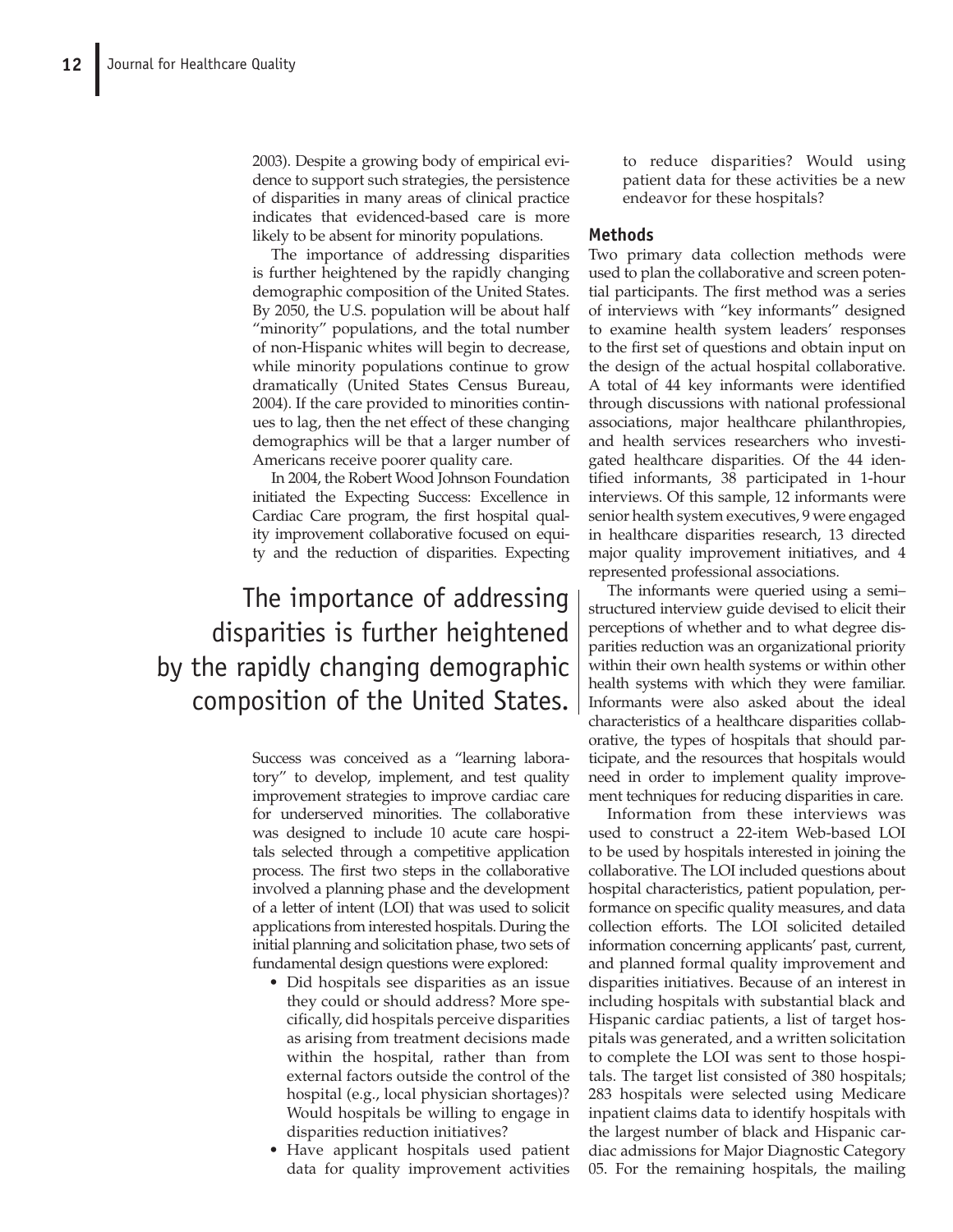list of a national association was used to solicit safety net providers, which tend to have large numbers of non-Medicare minority cardiac admissions. A total of 122 hospitals responded to the solicitation with completed LOIs.

# **Results**

#### *Interviews with Key Informants*

All the 38 key informants indicated that disparities in healthcare are not an organizational priority for U.S. hospitals. Most informants noted that these institutions did not tend to believe that there were disparities in the quality of care they provided among the different populations they served. Instead, according to these experts, hospitals continue to perceive any disparities in care as a function of social and economic conditions beyond their control (e.g., lack of health insurance for employed people). Indeed, 11 of the 12 senior health system executives interviewed believed this perception to be true for their own organizations. Moreover, 9 executives believed that hospitals would be reluctant to participate in a collaborative designed to address "disparities," because this might be viewed as an admission of inequitable care.

#### *Letters of Intent*

Analysis of the 122 completed LOIs revealed that 96.7% (118) of applicant hospitals reported that they collect data on patients' race and ethnicity, and 68.9% stated that they had the ability to stratify quality-related data by race and ethnicity. However, only 4.9% (6) of applicant hospitals indicated that they had planned or implemented formal quality improvement initiatives specifically designed to reduce ethnic or racial disparities in the care they provide.

#### **Discussion**

These findings offer a complex picture of how America's hospitals handle disparities in the context of quality improvement. The leaders of health systems that were interviewed clearly viewed disparities as essentially a problem of the social fabric, as opposed to one that, even in part, reflected inconsistencies or inequities in the way that health systems deliver care. This viewpoint seems incongruous in light of the many articles and reports documenting the existence of disparities independent of social factors (Lillie-Blanton, Rushing, & Ruiz, 2003). This unwillingness of providers to view disparities as indicators of health system performance has been documented elsewhere (Lurie et al., 2005)

and can be explained in a number of ways.

First, as some of the interviewees noted, efforts to reduce disparities may be read as signs of past failings in this regard. More specifically, hospital administrators, clinicians, and others may fear that any acknowledgment of disparities is tantamount to an admission of discriminatory practices on their parts. The not-too-distant history of segregated hospitals in America prior to 1965 probably reinforces these apprehensions (Smith, 2005).

A second explanation is not so much that hospitals are unwilling to acknowledge their roles in creating disparities, but rather that they simply assume that they provide equitable care to all because that is their mission. One might see this as a case of *assumed equity*; providers assume that they provide equal care to the various groups whom they serve, yet they never test this assumption. Stratifying their publicly reported quality measures by patient race and ethnicity to investigate whether this assumption withstands scrutiny would either provide support for their assumption or identify areas for quality improvement work.

Other work also supports the assumed equity explanation. In a study of five public hospitals with large minority populations and their performance on established quality measures stratified by race and ethnicity, none had previously stratified their publicly reported quality measures by race, ethnicity, or language (Siegel, Regenstein, & Jones, 2007). In the case of these five hospitals, analysis demonstrated that their assumptions about equitable care were generally supported by the data. The analysis, however, also uncovered some disparities on measures that required communication with patients—an important finding for hospitals that wish to target resources to improve their performance on publicly reported data.

Finally, hospitals may already be overburdened by the great many activities they must undertake to comply with mandated quality reporting, licensure, and accreditation demands, among many others. In light of these burdens, it is not hard to understand why performing additional discretionary analysis has not received much focused attention.

Unfortunately, a second set of findings gives evidence of a very real, lost opportunity. Although the majority (97%) of LOIs indicated that hospitals currently collect patient race and ethnicity data, almost none reported using the data for quality improvement purposes. This finding is striking, particularly because these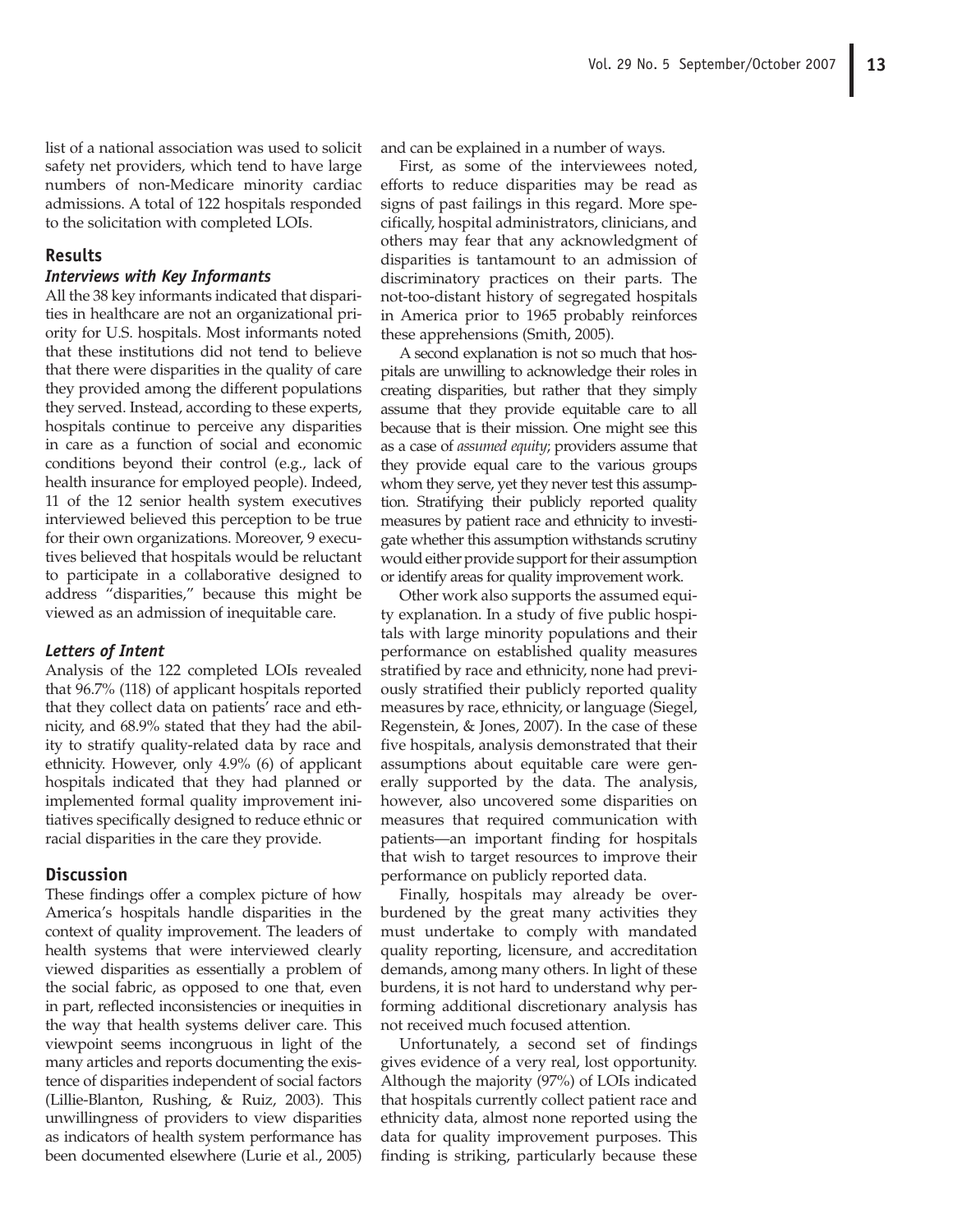hospitals applied to be a part of a disparities collaborative and are therefore among those most likely to have begun using quality data to identify and reduce inequities in care.

Some observers might suggest that it is premature for hospitals to use this patient demographic data to address disparities in care. Previous research into hospital data collection practices has identified problems with the reliability and comparability of the data being collected, including inconsistencies in collection and reporting. Hospital practices for data collection vary widely, as do the racial and ethnic

# Despite the copious literature documenting disparities in healthcare, information remains scarce on ways to eliminate them.

classifications used (Hasnain-Wynia & Baker, 2006). Nonetheless, even if the data collected cannot be compared between institutions, the data might at least allow each hospital to identify existing disparities in care and track trends for different patient populations. From this limited sample it appears that few hospitals that collect the necessary data and have demonstrated an interest in reducing disparities have taken any real steps toward doing so. Understanding this paradox may be another key step in getting hospitals to make equity in care a fundamental, measurable priority.

Change may require that the specific data collection and analysis activities needed to support efforts to reduce disparities are "hardwired" into quality improvement initiatives. There are a number of ways to make this happen. Hospitals have already become accustomed to analyzing and reporting data in response to accreditation and reimbursement needs driven by the Joint Commission and the Centers for Medicare & Medicaid Services. The explicit measurement of quality by patient race, ethnicity, and language could be the logical next step on the quality agenda. Although few overt incentives or mandates for hospitals or other providers to collect patients' race, ethnicity, and language data currently exist, this landscape is starting to change. In January 2006, the Joint Commission implemented a new accreditation standard requiring hospitals to collect patients'

language in the medical record. In addition, 19 states now have mandated the collection of patient race and ethnicity data in hospitals (Health Research and Educational Trust, 2005).

Increasing providers' investments in electronic health records offers another promising avenue for addressing disparities. Conceivably, the routine and standardized collection of reliable, consistent race and ethnicity data could be dramatically helped by the use of uniform patient classifications in health information technology (HIT). These systems could also make any quality analyses (including those on disparities) easier and quicker. Faster adoption of HIT could thus ease the way for health systems to address disparities; however, the attitudinal barriers noted above will remain.

Finally, although countless hospitals are actively engaged in activities to improve the quality of care they provide, relatively few address the issue of equity across their own patient populations. Despite the copious literature documenting disparities in healthcare, information remains scarce on ways to eliminate them. Without clear evidence of what works, the issues of disparities and quality improvement may remain segregated in the minds of healthcare providers, and the creation of a high-quality healthcare system for all Americans, regardless of race or ethnicity, will remain an elusive goal.

# **Acknowledgments**

The authors would like to acknowledge the contributions of Lissette Vaquerano and Dina Moss. We would also like to acknowledge the generous support of the Robert Wood Johnson Foundation.

# **References**

- Agency for Healthcare Research and Quality. (2005). *2005 national healthcare disparities report* [Electronic version]. Retrieved December 27, 2006, from www.ahrq.gov/ qual/nhdr05/nhdr05.pdf.
- Hasnain-Wynia, R., & Baker, D. (2006). Obtaining data on patient race, ethnicity, and primary language in health care organizations: Current challenges and proposed solutions. *Health Services Research, 41*(4), Part 1, 1501–1518.
- Health Research and Educational Trust. (2005). *Collecting race, ethnicity, and primary language data: Tools to improve quality of care and reduce health care disparitie*s [Electronic version]. Retrieved October 15, 2006, from www.hret. org/hret/publications/content/isbr1105.pdf.
- Institute of Medicine, Committee on Quality of Health Care in America. (2001). *Crossing the quality chasm: A new health system for the 21st century* (J. M. Corrigan, M. S. Donaldson, L. T. Kohn, S. K. Maguire, & K. C. Pike, Eds.). Washington, DC: National Academies Press.
- Institute of Medicine, Committee on Understanding and Eliminating Racial and Ethnic Disparities in Health Care. (2003). *Unequal treatment: Confronting racial and ethnic disparities in health care* (B. D. Smedley, A. Y. Stith, & A. R. Nelson, Eds.). Washington, DC: National Academies Press.